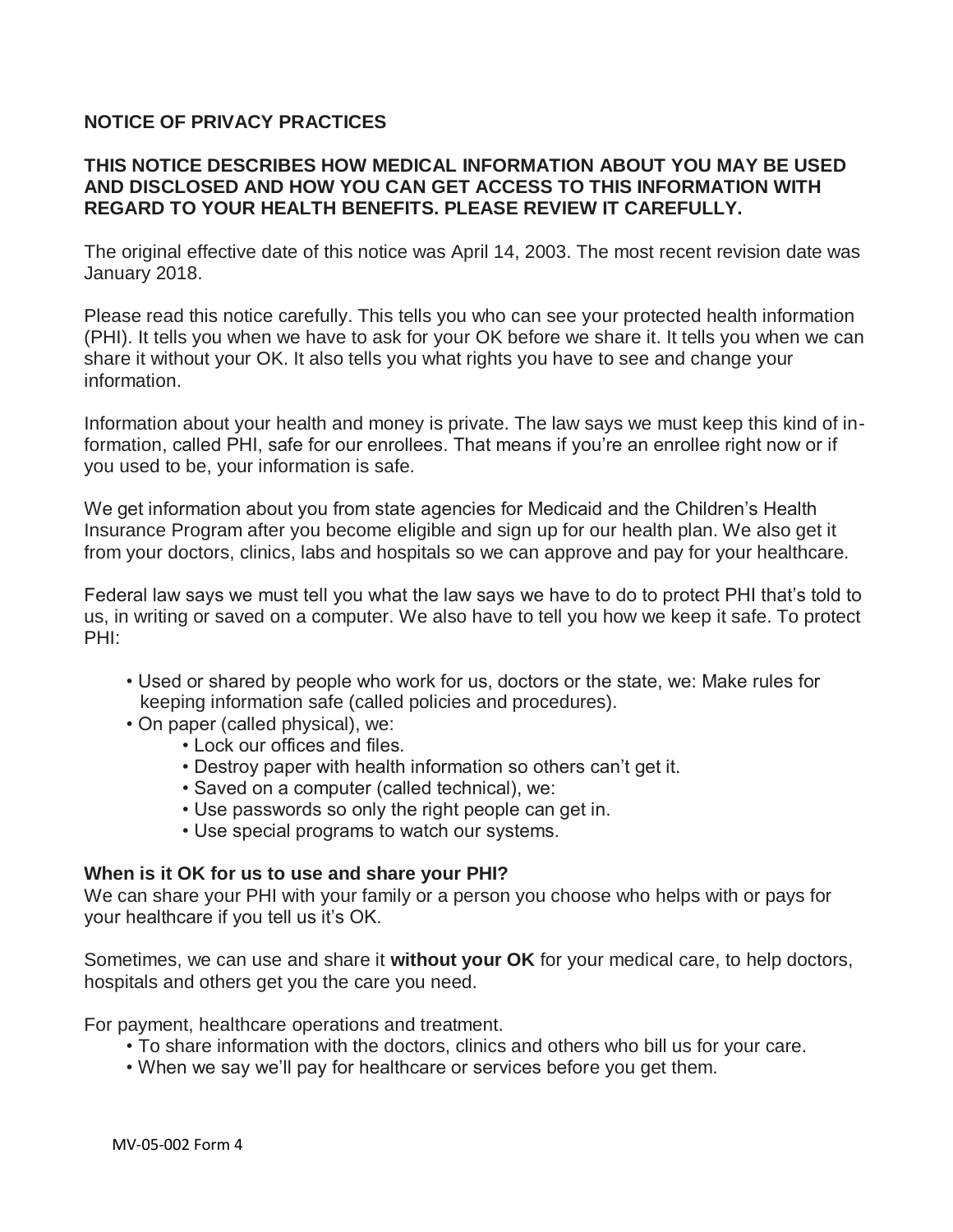• To find ways to make our programs better, as well as giving your PHI to health information exchanges for payment, health care operations and treatment.

For healthcare business reasons.

- To help with audits, fraud and abuse prevention programs, planning, and everyday work.
- To find ways to make our programs better.

For public health reasons.

• To help public health officials keep people from getting sick or hurt.

With others who help with or pay for your care.

- With your family or a person you choose who helps with or pays for your healthcare, if you tell us it's OK.
- With someone who helps with or pays for your healthcare, if you can't speak for yourself and it's best for you.

We must get your OK in writing before we use or share your PHI for all but your care, payment, everyday business, research or other things listed below. We have to get your written OK before we share psychotherapy notes from your doctor about you.

You may tell us in writing that you want to take back your written OK. We can't take back what we used or shared when we had your OK. But we will stop using or sharing your PHI in the future.

## **Other ways we can — or the law says we have to — use your PHI:**

- To help the police and other people who make sure others follow laws.
- To report abuse and neglect.
- To help the court when we're asked.
- To answer legal documents.
- To give information to health oversight agencies for things such as audits or exams
- To help coroners, medical examiners or funeral directors find out your name and cause of death.
- To help when you've asked to give your body parts to science.
- For research.
- To keep you or others from getting sick or badly hurt.
- To help people who work for the government with certain jobs.
- To give information to worker's compensation if you get sick or hurt at work.

#### **What are your rights?**

• You can ask to look at your PHI and get a copy of it. We don't have your whole medical record, though. If you would like a copy of your whole medical record, ask your doctor or health clinic.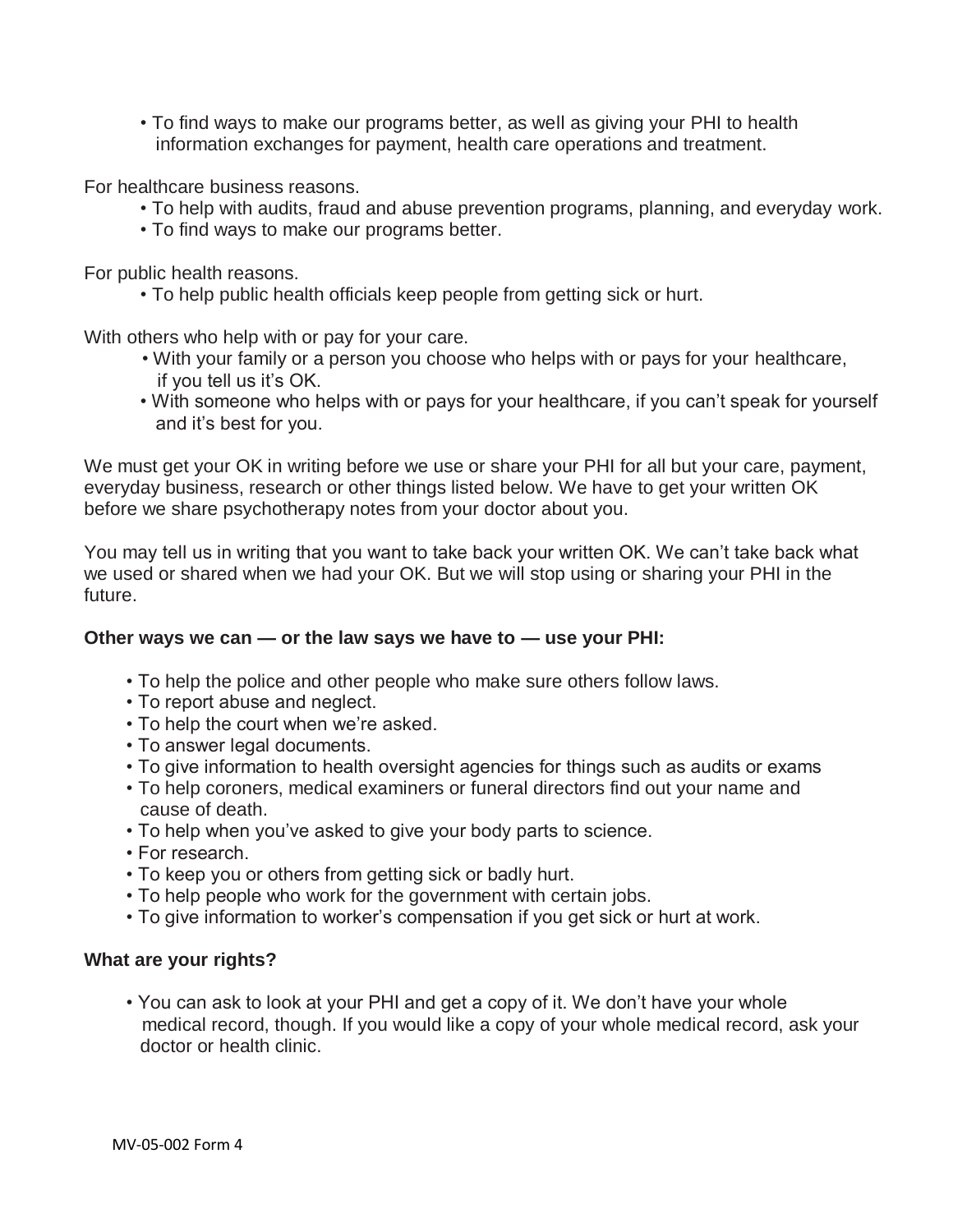- You can ask us to change the medical record we have for you if you think something is wrong or missing.
- Sometimes, you can ask us not to share your PHI. But we don't have to agree to your request.
- You can ask us to send PHI to a different address than the one we have for you or in some other way. We can do this if sending it to the address we have for you may put you in danger.
- You can ask us to tell you all the times over the past six years we've shared your PHI with someone else. This won't list the times we've shared it because of healthcare, payment, everyday healthcare business or some other reasons we didn't list here.
- You can ask for a paper copy of this notice at any time, even if you asked for this one by email. If you pay the whole bill for a service, you can ask your doctor not to share the information about that service with us.

## **What do we have to do?**

- The law says we must keep your PHI private except as we've said in this notice.
- We must tell you what the law says we have to do about privacy.
- We must do what we say we'll do in this notice.
- We must send your PHI to some other address or in a way other than regular mail if you ask for reasons that make sense, like if you're in danger.
- We must tell you if we have to share your PHI after you've asked us not to.
- If state laws say we have to do more than what we've said here, we'll follow those laws.
- We have to let you know if we think your PHI has been breached.

## **We may contact you**

You agree that we, along with our affiliates and/or vendors, may call or text any phone numbers you give us, including a wireless phone number, using an automatic telephone dialing system and/or a pre-recorded message. Without limit, these calls or texts may be about treatment options, other health-related benefits and services, enrollment, payment, or billing.

## **What if you have questions?**

If you have questions about our privacy rules or want to use your rights, please call Enrollee Services at 315-624-4545 in Oneida County, 315-866-8700 in Herkimer County or toll free at 888-355-4764. If you're deaf or hard of hearing, call 711.

## **What if you have a complaint?**

We're here to help. If you feel your PHI hasn't been kept safe, you may call Enrollee Services or contact the Department of Health and Human Services. Nothing bad will happen to you if you complain.